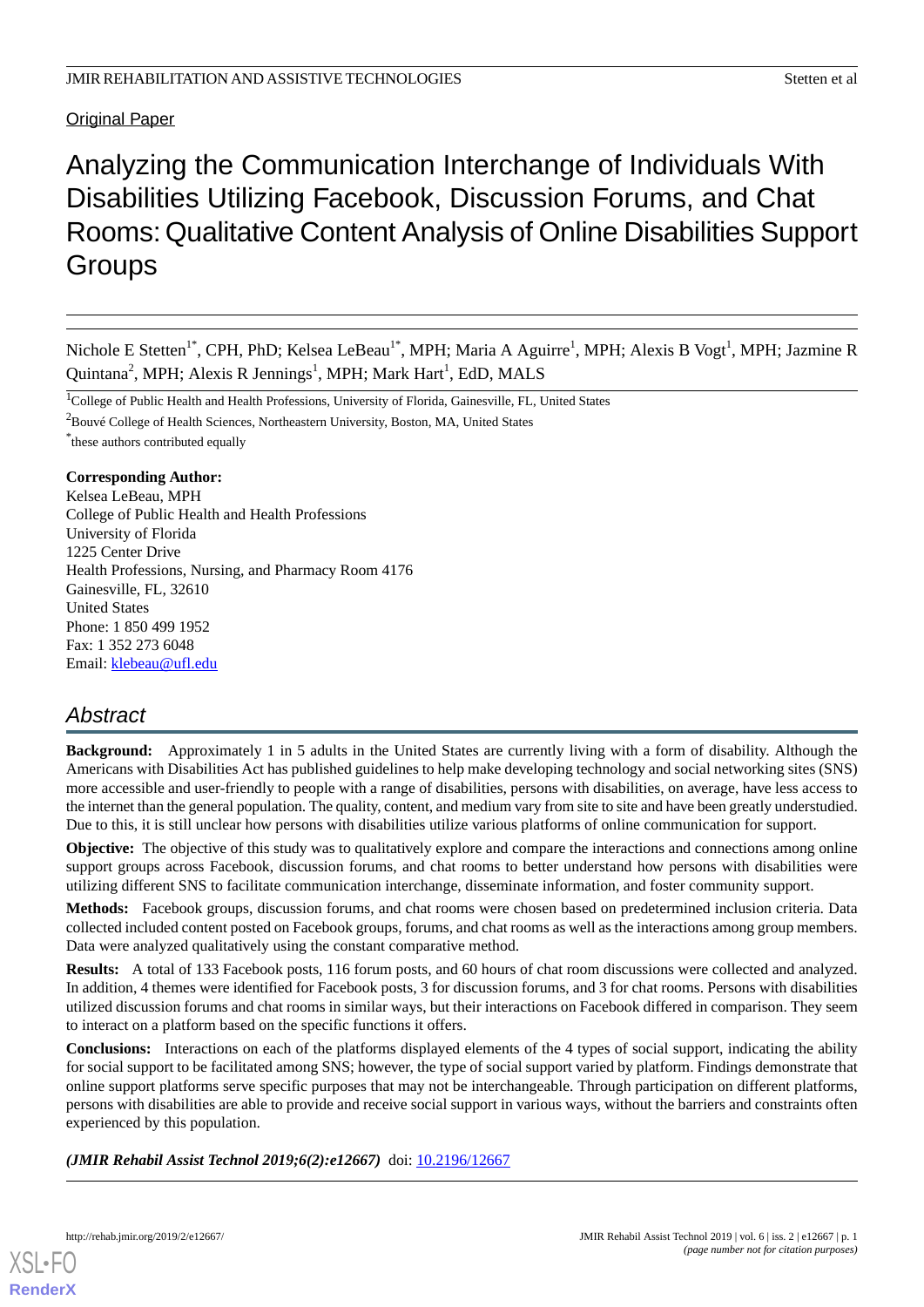# **KEYWORDS**

persons with disabilities; social media; social support; online social networking; internet; psychosocial support systems; qualitative research

# *Introduction*

## **Overview**

Currently within the United States, more than 20% of adults are living with some form of disability [[1\]](#page-9-0). As defined by the Centers for Disease Control and Prevention, a disability is "any condition of the body or mind (impairment) that makes it more difficult for the person with the condition to do certain activities (activity limitation) and interact with the world around them (participation restrictions)" [\[1](#page-9-0)]. Although living with a disability can impact participation in many parts of your life, it does not prevent most persons with disabilities from participating in information sharing, participating in community engagement, and providing support on social networking sites (SNS). In fact, research suggests the use of SNS is generally high among persons with disabilities [\[2](#page-9-1)], which includes SNS such as online discussion forums, chat rooms, and Facebook.

With developing technology and SNS, the ease of communication has drastically increased over the last few years, and the internet has become an increasingly common platform for the formation of electronic peer-to-peer, or online, communities [[3,](#page-9-2)[4](#page-9-3)]. Online communities are social networks formed or facilitated by means of a technical platform (eg, Facebook, discussion forums, and chat rooms) through which groups of people with similar interests can establish social relationships and connect and interact with one another [\[3](#page-9-2),[5\]](#page-9-4). Through the development and utilization of online communities, we have seen a shift in the way social support is sought, organized, and communicated, resulting in online communities that function similarly to physical, or in-person, communities [[6](#page-9-5)[,7](#page-9-6)].

## **Social Support and Online Communities**

Social support is a theoretically complex and multidimensional construct that is often defined as the "aid and assistance exchanged through social relationships and interpersonal transactions" [[8-](#page-9-7)[10\]](#page-9-8). Although in-person social support has been of interest to researchers for several decades, a shift toward investigating and understanding social support in an online context has begun to occur. Online social support has been defined as the internet-facilitated receipt of both tangible and intangible assistance from people in one's social network [[6,](#page-9-5)[11](#page-9-9)]. Numerous studies have found that online communities provide a platform for social support to be communicated [\[4](#page-9-3),[5,](#page-9-4)[12](#page-9-10)[-14](#page-9-11)] and that similar types of social support found in offline settings also exist in online contexts [\[4](#page-9-3),[6](#page-9-5)[,13](#page-9-12),[14\]](#page-9-11).

Social support, whether in-person or online, can generally be divided into structural and functional aspects [[6](#page-9-5)[,15](#page-10-0),[16\]](#page-10-1). Structural aspects include the extent to which individuals are situated within or integrated into social networks. This can be the size and structure of a social network, such as density and composition, social integration, or embeddedness [\[15](#page-10-0),[17-](#page-10-2)[19\]](#page-10-3). Functional aspects include the psychological and material resources available from an individual's interpersonal relationships. Functional aspects refer to the types of social support, such as esteem and emotional, informational, instrumental support, and belonging [\[4](#page-9-3),[6](#page-9-5)[,9](#page-9-13)-[11,](#page-9-9)[15](#page-10-0),[17-](#page-10-2)[19\]](#page-10-3). Definitions for each type of social support can be found in [Table](#page-1-0) [1.](#page-1-0) The provision of social support is considered one of the important functions of social relationships [[9,](#page-9-13)[10](#page-9-8)], which can be measured by structural support, functional support, or a combination of both.

<span id="page-1-0"></span>

| Table 1. Social support types and their accompanying definitions. |  |
|-------------------------------------------------------------------|--|
|-------------------------------------------------------------------|--|

| Type of social support       | <b>Definition</b>                                                                                                                                                                                              |
|------------------------------|----------------------------------------------------------------------------------------------------------------------------------------------------------------------------------------------------------------|
| Esteem and emotional support | Communications from others that convey being held in high esteem, offering help with one's emotional<br>state, or expressing acceptance, caring, liking, respect, concern, empathy, or sympathy [6,9,10,19,20] |
| Informational support        | Offering help in the form of advice, constructive feedback or affirmation, new information or perspectives,<br>or references to new resources $[6,9,10,19,20]$                                                 |
| Instrumental support         | Provision of tangible aid and services, such as offering financial aid, providing material resources, or<br>taking on a responsibility $[6,9,10,19]$                                                           |
| Belonging support            | Conveys a sense of social belonging and having others to engage with in shared social activities [6,9]                                                                                                         |

The benefits of social support have been repeatedly affirmed in the literature [\[13](#page-9-12)]. Social support has been associated with predicting and promoting good physical and mental health, reducing and preventing illness, moderating life stress, and improving quality of life [\[8](#page-9-7)[,15](#page-10-0)[,17](#page-10-2),[18,](#page-10-5)[21](#page-10-6)]. In general, however, persons with disabilities are more likely to have limited access to social support and its benefits. They may experience a lack of access to social support because of misconceptions about disabilities, stigma surrounding disability, feelings of embarrassment or social isolation, and physical barriers [[16,](#page-10-1)[22\]](#page-10-7).

[XSL](http://www.w3.org/Style/XSL)•FO **[RenderX](http://www.renderx.com/)**

The internet could circumvent these barriers by providing a useful alternative for persons with disabilities to access social support and interact in a way that may not be possible offline [[13,](#page-9-12)[14,](#page-9-11)[22\]](#page-10-7). Due to the availability and proliferation of online communities, a new outlet for social support can be accessed. Persons with disabilities can utilize the internet's extensive communication capabilities to access information and develop online support groups with other persons with disabilities through online platforms [[13,](#page-9-12)[22\]](#page-10-7). The formation of these groups may not only offer support and community-building but also link users to an increasing amount of resources, knowledge,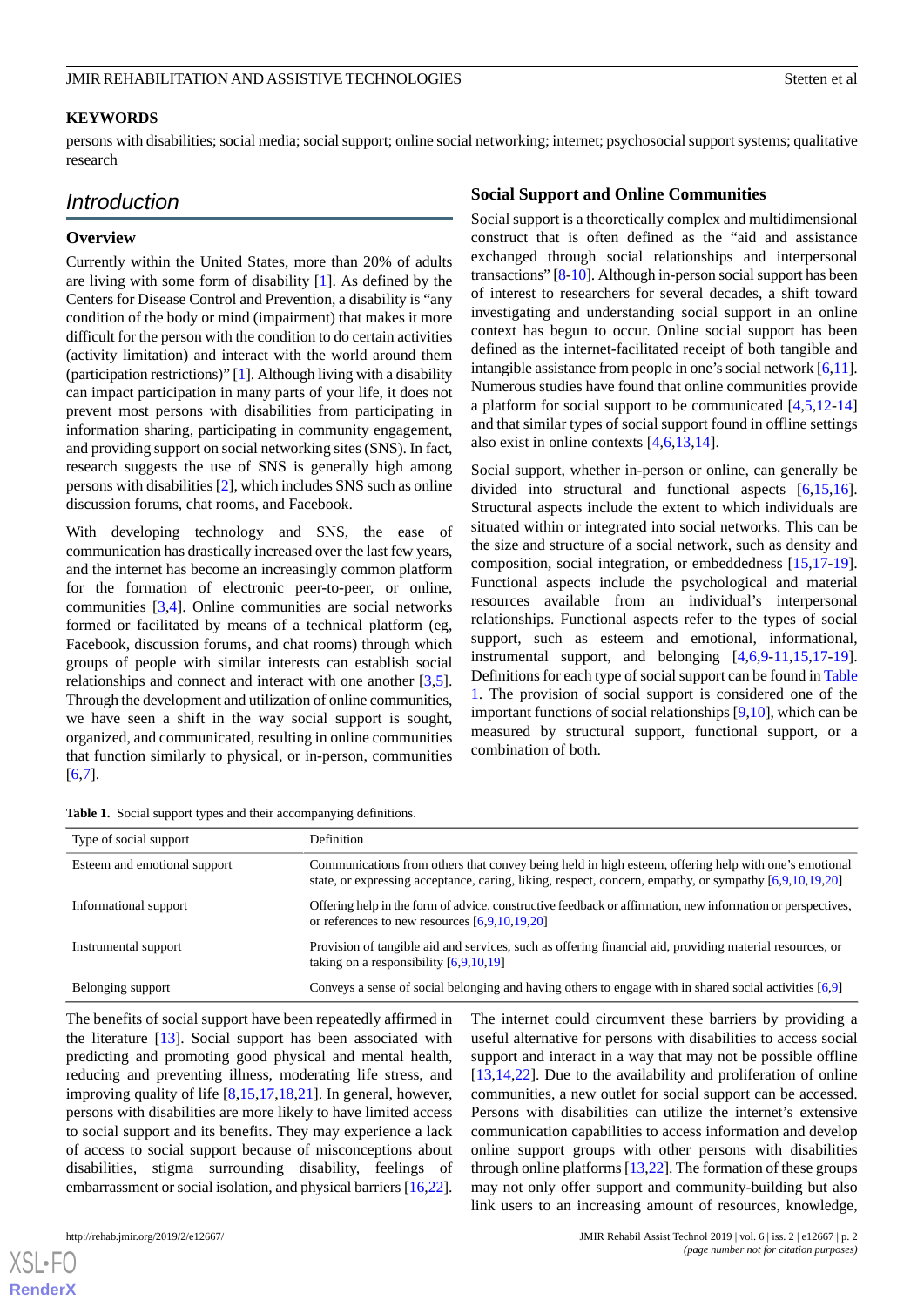services, shared experiences, and social exchanges [\[3](#page-9-2)[-5](#page-9-4)]. In addition, computer-mediated environments afford them the ability to break down physical and geographic barriers to participation, including the constraints of time and distance, which might otherwise exist [\[16](#page-10-1),[23\]](#page-10-8).

#### **Objective**

Although it is known that persons with disabilities utilize SNS [[2\]](#page-9-1), it is still unclear how they utilize the various forms of online communication for support. There is a lack of research qualitatively assessing the interactions occurring among individuals within these online communities as well as the variation of quality and content from site to site [[13\]](#page-9-12). With the rise in popularity of online support groups and the ever-changing nature of the internet, there is a need to explore the experiences of persons with disabilities in various supportive communication settings. The objective of this study was to explore and compare the interactions and connections among online support groups to understand how persons with disabilities are utilizing different SNS to gather and disseminate information and foster community support. Specifically, 3 SNS were selected for comparison: (1) Facebook groups, (2) online discussion forums, and (3) online chat rooms. These platforms were selected because of their popularity as platforms for the formation of online support group communities [\[3](#page-9-2),[5,](#page-9-4)[14](#page-9-11),[20\]](#page-10-4). All 3 platforms offer users distinct environments for various types of social support to be exchanged. In addition, social support has been shown to exist among each of these online platforms to some degree [[4](#page-9-3)[,5](#page-9-4),[18](#page-10-5)[,20](#page-10-4)].

# *Methods*

#### **Description of Social Networking Sites**

Due to its popularity and accessibility, Facebook has become a common platform for the organization of online support groups [[24\]](#page-10-9). Facebook offers both synchronous and asynchronous features to its users, such as the ability to react to, comment on, or share a post. Compared with online discussion forums and online chat rooms, Facebook is a less anonymous platform. Although the use of Facebook as a means for Web-based interaction has increased in popularity over the past decade, online discussion forums are still regularly used by approximately 20% of online users in the United States [[25\]](#page-10-10). Discussion forums are an asynchronous communication platform whereby one person writes a post which is then answered by other members, thus creating a thread of posts related to one subject [\[14](#page-9-11)]. Discussion forums are a common platform for online support groups. They have been shown to be a useful source of support [[14](#page-9-11)[,25](#page-10-10)] and to be helpful to users because they can provide connections to others with similar experiences [[26\]](#page-10-11). Online chat rooms that cater specifically to persons with disabilities also exist [\[22](#page-10-7)]. Chat rooms are a synchronous form of communication, that is, communication occurs in real time, and simultaneously, between users. Both discussion forums and chat rooms afford their users anonymity [\[25](#page-10-10)].

### **Data Collection**

The study was approved by the Institutional Review Board of the University of Florida. During the approval process, the

information being obtained for this study was deemed *public record* and, therefore, exempt from informed consent. All data were deidentified before being analyzed by the researchers.

#### *Facebook Groups*

General disability support groups were targeted for the study to increase the generalizability of the information posted. These were groups that did not identify themselves for a specific disability (ie, epilepsy and multiple sclerosis). The term *disability support group* was searched using the Facebook search bar function. The Facebook groups had to have at least 6 months' worth of data to collect to be included in this study.

In total, 3 disability support groups on Facebook were initially identified according to group type (general disability support group) and group size. Names of the specific groups have not been included to protect all individuals'identities. Upon review of the identified support groups, only 1 group fully met our inclusion criteria of having at least 6 months' worth of data to collect. Therefore, the other 2 groups were excluded from this study. The included Facebook group had 11,765 followers at the time of the study and was an online support community for anyone who had a disability or supported someone with a disability. Screenshots of posts, comments to posts, and reactions on posts were captured to assist with analyses. After 6 months' worth of data were collected retrospectively, there were a total of 133 Facebook posts, all of which were analyzed. All postings were deidentified to protect participants' identities.

#### *Discussion Forums*

The discussion forums were selected through the Google search engine using the keywords *disability* and *disability support group*. The discussion forums had to be publicly available and have active discussion to be included in the study. Out of the 4 discussion forums initially identified, only 2 met the inclusion criteria. There was no set time period for data collection from the forums. Discussions from the designated forums were chosen based on high activity levels. Discussions from the forums were copied and pasted verbatim for analysis. A total of 116 discussion forum posts were collected and analyzed. All postings were deidentified to protect participants' identities.

#### *Chat Rooms*

Similar to the discussion forums' selection, online chat rooms were chosen through the Google search engine using the keywords *disability* and *disability support group*. Chat rooms had to be publicly available and have active participation to be included in the study. A total of 2 chat rooms were selected, both meeting the inclusion criteria. It was predetermined by the researchers that a minimum of 60 hours of live session chat room data should be collected. Chat room data were collected during live sessions at various times on weekdays (Monday through Friday) and weekends (Saturday and Sunday) to ensure that all forms of conversations and all active participants were captured in the data collection process. To capture an accurate representation of communications occurring among chat room users, the researchers collected live session chat room data at different times of the day: 20 hours of data were collected in the morning  $(8:00 \text{ am}-11:00 \text{ am})$  and early afternoon  $(11:00 \text{ cm})$ am-1:00 pm); 20 hours of data were collected in the midday

 $XS$  $\cdot$ FC **[RenderX](http://www.renderx.com/)**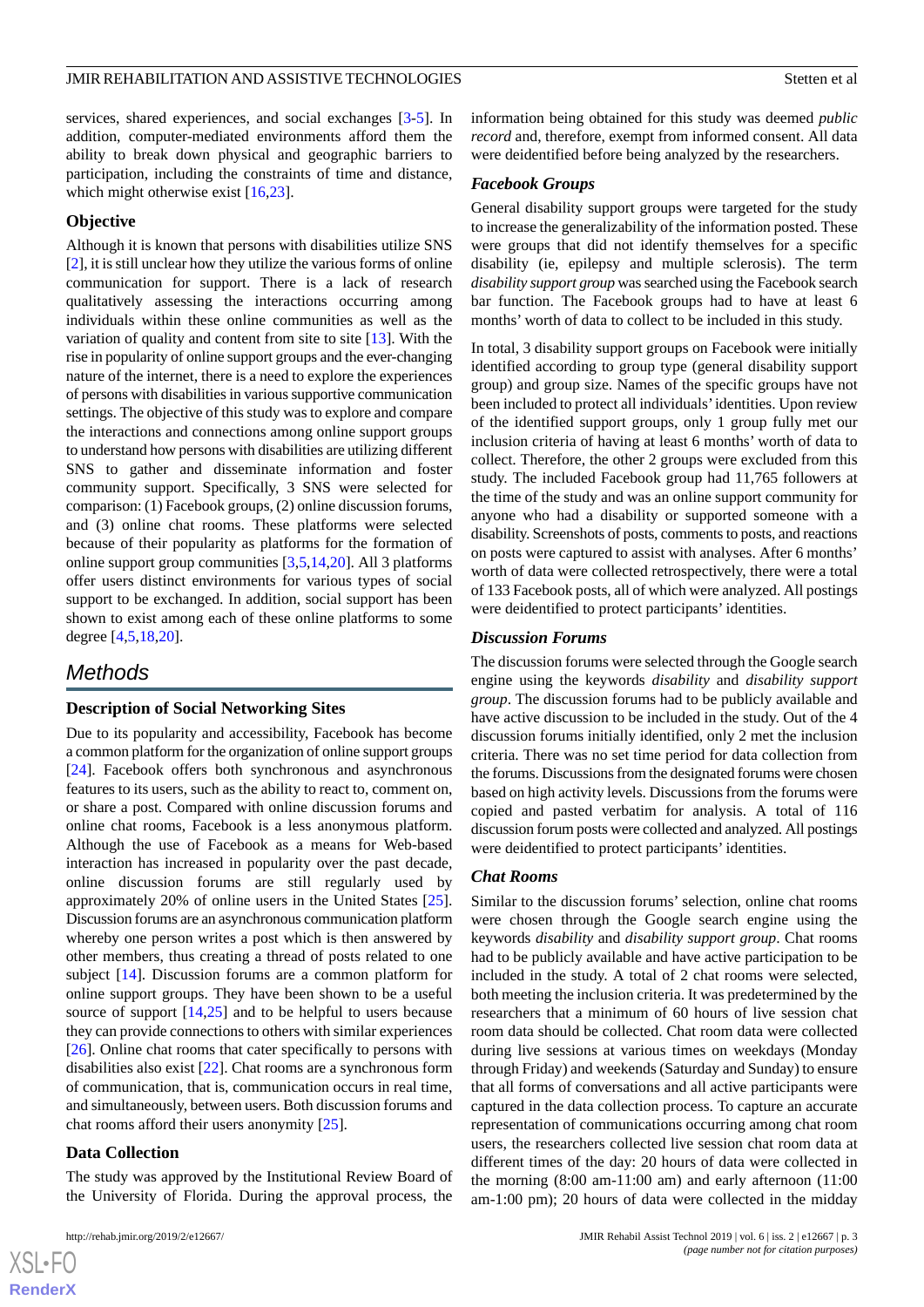(1:00 pm-4:00 pm) and evening (4:00 pm-9:00 pm); and 20 hours of data were collected at night (9:00 pm-12:00 am). Each of these time points were collected on each day of the week. Discussions from the online chat rooms were copied and pasted verbatim for analysis. All postings were deidentified to protect participants' identities.

#### **Data Analysis**

The constant comparative method was used to analyze the content from the Facebook support group, discussion forums, and chat rooms to reduce the data into manageable units and coded information [[27](#page-10-12)[-29](#page-10-13)]. To begin this process, trained researchers independently open-coded the Facebook posts (AJ and JQ) and the discussion forum and chat room posts (AV and MA). Open coding has been defined as "the process of breaking down, examining, comparing, conceptualizing, and categorizing data" [\[27](#page-10-12)-[29\]](#page-10-13). Upon completion of open coding, major themes and subthemes were carefully and purposefully developed from these codes for the Facebook, discussion forum, and chat room posts. Coding was continued until saturation of the data was met and no new themes emerged [\[27](#page-10-12)-[29\]](#page-10-13). To accurately represent the discussions persons with disabilities had on each platform, the information users posted was not fact-checked by the researchers. This was decided as acceptable by the

researchers because of the focus of this study being on the content of what was being posted and shared and the ways persons with disabilities utilized platforms, not on the accuracy of what was being posted.

# *Results*

# **Facebook Support Group**

All Facebook support group posts were deidentified, and no user names were included. Instead, quotes are presented as blockquotes with the participant identifier as [User post] after the quoted text to indicate an original comment. Quotes taken from the Facebook support group underwent minor modifications, such as corrections to spelling or grammatical errors and removal of explicit language. The researchers decided to modify posts in this way to enhance readability of the posts, alleviate any confusion to the reader, and protect the privacy of all users. Quotes were only modified as long as the context of the post did not change.

Among the 133 posts analyzed, the constant comparative method revealed 4 major themes, as displayed in [Textbox 1](#page-3-0). The 4 themes that emerged through analysis of the Facebook support group included mutual and shared experiences, societal concerns, awareness, and health care policy ([Textbox 1\)](#page-3-0).

<span id="page-3-0"></span>**Textbox 1.** Disability support group themes from Facebook, discussion forums, and chat rooms.

| Themes:                            |                               |  |  |  |
|------------------------------------|-------------------------------|--|--|--|
| Online platform: Facebook          |                               |  |  |  |
| $\bullet$                          | Mutual and shared experiences |  |  |  |
| $\bullet$                          | Societal concerns             |  |  |  |
| $\bullet$                          | Awareness                     |  |  |  |
| $\bullet$                          | Health care policy            |  |  |  |
| Online platform: discussion forums |                               |  |  |  |
| $\bullet$                          | Emotional outlet and support  |  |  |  |
| $\bullet$                          | Health                        |  |  |  |
| $\bullet$                          | Quality of life               |  |  |  |
| Online platform: chat rooms        |                               |  |  |  |
| $\bullet$                          | Emotional outlet and support  |  |  |  |
| $\bullet$                          | Health                        |  |  |  |
| $\bullet$                          | Quality of life               |  |  |  |
|                                    |                               |  |  |  |

# *Mutual and Shared Experiences*

Mutual and shared experiences' posts centered on participants sharing details regarding their own disabilities and personal stories. This was often as a way to inspire, motivate, and relate to others. The following is an example of 1 of these posts by a Facebook group member:

*Just wonder of those disabled out there, are there others like me that only a few select family members support you? I have a spouse that has no compassion for me. Expects me to do everything, feels I am lazy,*

[XSL](http://www.w3.org/Style/XSL)•FO **[RenderX](http://www.renderx.com/)**

*not in any pain! He resents the fact I receive benefits and don't work. I'd give just about anything if I wasn't ill and had no pain. I am looking for friends that know how I feel.* [User post]

People often responded with comments about how they are experiencing or have overcome a similar situation. Although not as frequent, some members posted on the Facebook group asking for support through sharing GoFundMe pages or similar financial support pages.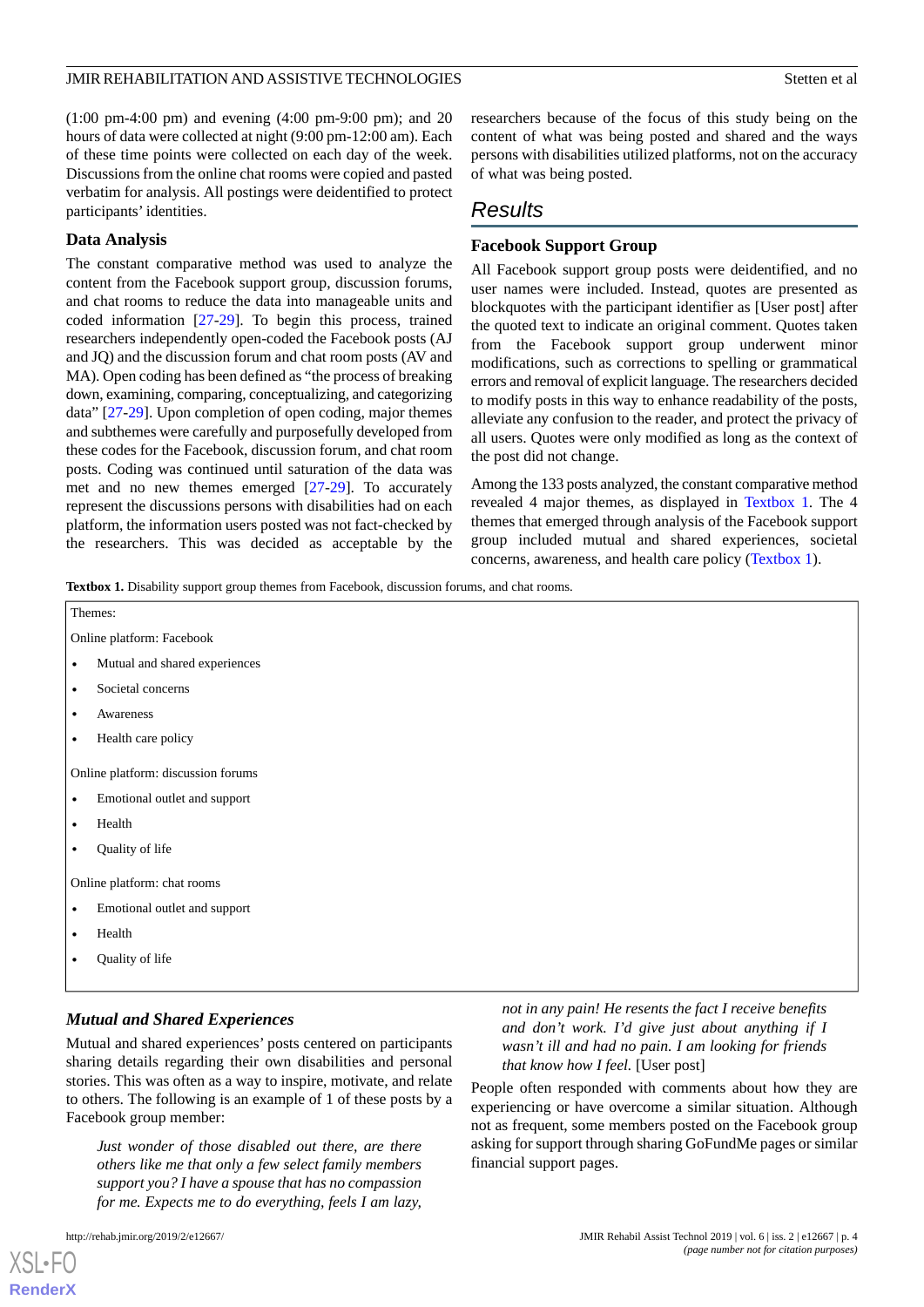# *Societal Concerns*

Posts classified under societal concerns included participants expressing their concerns regarding society's interactions with their disability. Group members posted about concerns or excitement they had regarding inclusivity and accessibility in society:

*I agree with you 100%. It's the barriers we encounter through life. I never had trouble with kids as a child. But was segregated from things due to lack of access. Today it's better as far as schools and public buildings. It has a long way to go. I encounter many places that I STILL cannot get in the bathroom or even the building. The American Disability Act exists here for that. But it is not enforced.* [User post]

# *Awareness*

Awareness posts focused on events, helpful tools, and current research that could increase participants' awareness about happenings in the disability community. The Facebook group allowed for the dissemination of content to raise awareness about several topics. For example, information about various types of disabilities was shared to inform people of technology they might not have heard about otherwise, often in the form of Web-based articles or news articles. Some of the posts and articles about technology included *No tie shoelaces for people with Autism or special needs*, *First paralyzed human treated with stem cells has now regained upper body movement*, and *The benefits of online therapy if you have a disability*. Relevant information about current research studies, prosthetics, and articles and videos about new types of treatments for persons with disabilities was also shared to increase awareness and knowledge of group members.

# *Health Care Policy*

Health care policy posts in the Facebook support group voiced concerns regarding the impact of health care policy changes for persons with disabilities and current policy implementation in the United States. Many posts discussed implications for proposed policy changes to health insurance and other health care–related policies. In response to their concerns, members of the support group offered information and resources about Medicare and Medicaid to members in need. For example, 1 user posted a short explanation about how to lower the amount you are paying for Medicare:

*To date, between 300 and 500 folks who were members and/or recently joined the Disability Digest have requested help with their Medicare Plans. It is estimated that their savings will be between \$144,000 and \$244,000 over the next year because they took advantage of our free health care consultation, with our health care experts. Now isn't that a nice piece of change. The average savings per person is \$40.00 a month, simply by getting into the correct Medicare Plan.* [User post]

Other common concerns that were shared and posted by group members involved government funding cuts and the current political administration.

# **Online Discussion Forums**

All posts from the online discussion forums were deidentified, and no user names were included in this paper. Quotes are presented as blockquotes with the participant identifier as [User post] after the quoted text to indicate an original post by a forum user. The same steps taken for the modification of Facebook posts were also taken for the modification of discussion forum posts. From the 116 discussion forums posts analyzed, 3 major themes were revealed: emotional outlet and support, health, and quality of life ([Textbox 1\)](#page-3-0).

# *Emotional Outlet and Support*

The theme of emotional outlet and support was characterized by participants using connections provided through the forums for social support, advice seeking, and expressing emotions. Forum members posted about psychological stress and emotions and often received feedback and advice from others. For example, 1 member used a discussion forum as a space to express their process of self-realization to other members:

*People that have dealt with difficulties are thought to be more compassionate and have empathy for those difficulties. I'm finding myself that in many ways this isn't really true. I'm learning that I can share my experiences and listen. It's not my job to fix their problems.* [User post]

This theme was also characterized by participants seeking everyday support through small talk with other forum members:

*One thing I've found about [this forum] is that I can have a disagreement with another member and yet still remain friends. We can still give support to each other joke around together. This a very special place I'm thankful for it.* [User post]

# *Health*

The theme of health can be described as participants utilizing the online discussion forum to share any physical, mental, or health care–related stories. It was common for forum users to post about their specific disability and the symptoms they experience. Many users were shown discussing health by describing their medical interactions. Medical interactions ranged anywhere from their disability diagnosis by a professional to symptom management. In the forums, participants also shared their personal medical diagnosis stories. For example, 1 user described their injury and disability sustained from a drunk driving incident:

*I have four TBI [Traumatic brain injury] PTSD, herniated disks throughout my back and most of my neck. Alone with a variety of knee & hip injury. The joys of being hit by a drunk driver.* [User post]

In addition, many users mentioned mental health and mental illness in their posts. These posts comprised mental diagnosis disclosure, the emotions associated with such diagnoses, and seeking support from others with similar mental health experiences:

*Well I have a learning disability (idk which one) along with depression, self-harm, and suicidal thoughts,*



[XSL](http://www.w3.org/Style/XSL)•FO **[RenderX](http://www.renderx.com/)**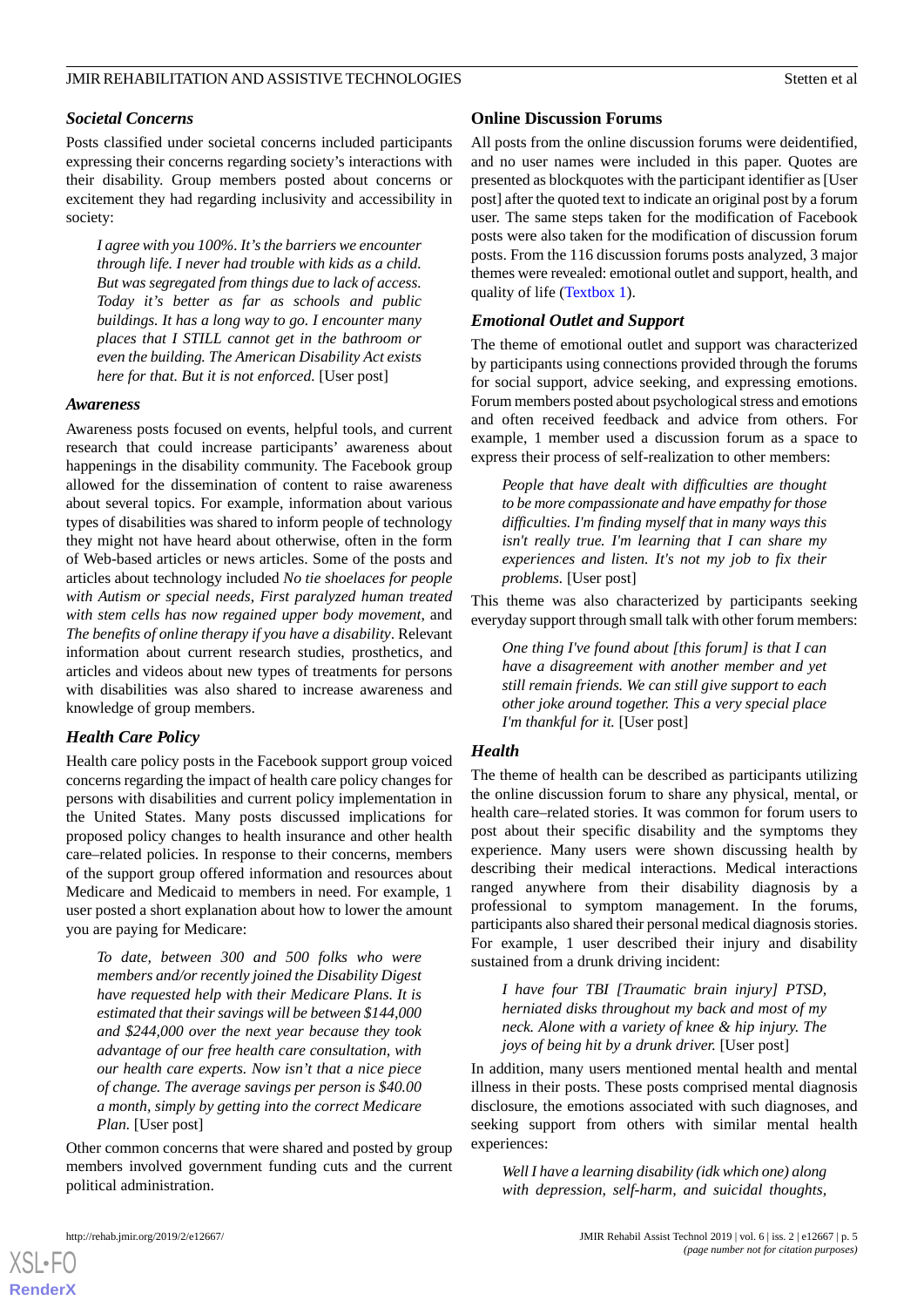*and I been to a mental hospital twice…so that's my junk I got to deal with…may I ask what disabilities you guys have? I'd like to know if anyone on this site is going through similar things. you don't have to answer of course.* [User post]

# *Quality of Life*

Discussion forum members posted on discussion boards about their perceived quality of life and how their disabilities affected their day-to-day lives in both positive and negative ways. Quality of life was shown to be influenced by perceptions about discrimination, accessibility and technology, family and relationships, and participation. One of the most common areas discussed was on discrimination. Participants posted about how acts of discrimination (ie, harassment or injustices done to persons with disabilities) and discrimination in community spaces (ie, neighborhoods, churches, and governmental agencies) could negatively impact an individual's quality of life:

*One day a female carrier and myself was in a discussion about school. She asked me about my income. I told her I don't talk about with people because it's no one's business. She said it was her business because she works for the USPS. I told her in very unclean language how I see that, and left. She started mishandling my mail, so I filed for grievance.* [User post]

Forum members also shared about how accessibility could be positive or negative. Structural and environmental changes to make places more accessible for persons with disabilities were perceived as positive, but the lack of accessibility in most places was perceived as negative:

*I am lucky enough to have moved in when the big adaptations were in place. I am extremely grateful for a fabulous wet room that I can access even on a wheelchair. The only addition made to this after I moved in was a "BIO BIDET", this is a godsend for me with the personal problems I have, the simple act of being able to attend to your own toilet needs is a great boost to one's self esteem.* [User post]

In addition, discussions forums were used as a way to share information with persons with disabilities about opportunities to participate in various activities and hobbies, such as jobs, sports, or entertainment, illustrating a willingness to help one another.

#### **Online Chat Rooms**

The same steps taken for the modification of Facebook posts were also taken for the modification of chat room posts. In addition, for chat rooms specifically, it was common for multiple conversations to be going on at once. To eliminate confusion, the researchers deleted any comments not relevant to the ongoing conversations. Quotes from the online chat room data presented in this section are accompanied by anonymized identifiers. These were created to protect the identities of users.

From the 60 hours of data collected from the 2 online chat rooms, 3 major themes emerged: chat room interactions for emotional outlet and support, health, and quality of life ([Textbox](#page-3-0) [1\)](#page-3-0).

# *Emotional Outlet and Support*

The theme of emotional outlet and support was characterized by chat room conversations where participants sought social support and interactions for physical, mental, and environmental struggles from other participants. The chat rooms served as spaces for participants to vent to one another, share feelings of distress and coping mechanisms, and receive feedback and advice from others when solicited. Moreover, they offered spaces for support through small talk and member interactions. Participants engaged in exchanges with other members by sharing information regarding everyday life, such as this interaction in one of the chat rooms seeking experiential advice about finding a job as a persons with disabilities:

*Did you have a bad experience trying to find a job?* [User A]

*I was being thrown many curved balls* [User B] *That with determination* [User B]

*Sometimes people take my kindness as a weakness and they get surprised* [User A]

*It can be done* [User B]

*Some people do use people's kindness to gain from* [User B]

*Especially the people around my neck of the woods, give them an inch and they take a lightyear* [User C]

*Yeah I admit I lost a lot of my confidence when I became disabled, but just running this household I am getting it back* [User A]

#### *Health*

The theme of health in online chat rooms was characterized by participants posting their daily physical, medical, and mental signs and symptoms of disabilities as a way of sharing their health experience with other users. Participants engaged in the online chat rooms by describing their specific disability, the symptoms associated with it, the way they managed their symptoms, and their interactions with medical professionals. The discussion below demonstrates the back-and-forth between users about their disability stories:

*Are you disabled User E?* [User D]

*Yup, multiple spinal diseases* [User E]

*Sorry to hear* [User D]

*I have crushed spinal cord* [User D]

*No problem had quite a while to get used to it, its degenerative and very painful* [User E]

*Try and stay happy lol* [User E]

*You will get comfortable here…I have degenerative bone disease as well, in feet and moving up* [User F]

*Accentuate the positive…* [User G]

*Mine was lower back to start with affecting my legs & feet but now it's in my neck causing problems with my arms & hands* [User E]

[XSL](http://www.w3.org/Style/XSL)•FO **[RenderX](http://www.renderx.com/)**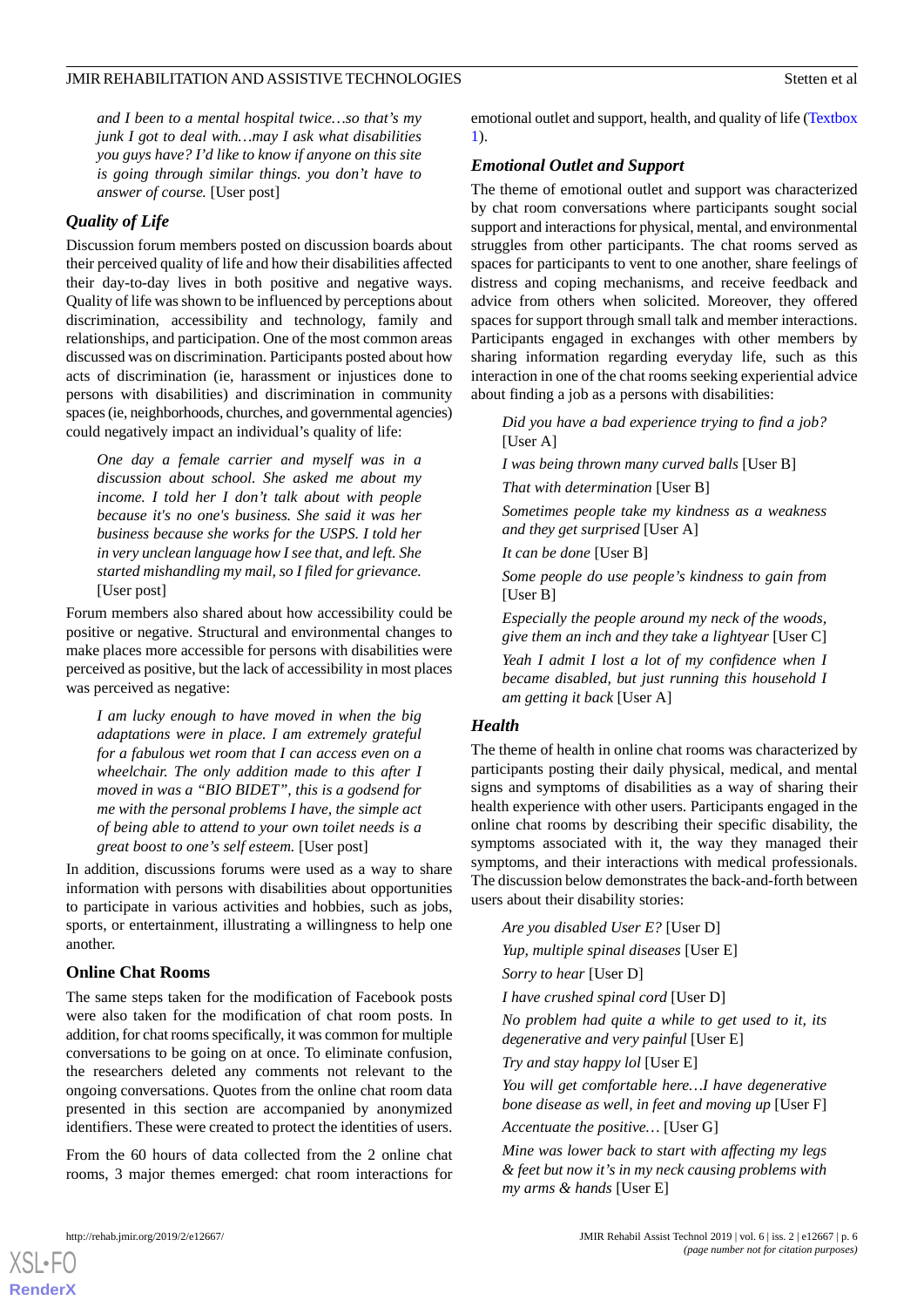Mental health was another popular discussion topic among persons utilizing chat rooms, especially participants' personal experiences with diagnosis, how their illness affected them, and coping mechanisms they use. This excerpt from a chat room exemplifies how users discussed mental health with one another:

*I will admit I planned my funeral* [User B]

*Some things that went through my head omg* [User B]

*Still gets scary when legs you count on don't respond to input* [User D]

*Then you try hard to find comfort in routine and become dependent on what you expect to go smoothly as every other day but get hit with a sudden jolt and it wrecks your nerves and throws off your balance* [User C]

*I call them curved balls* [User B]

*But I think, why was that thrown at me* [User B]

*Was having a good month so far then WHAM my bank account got hijacked* [User C]

# *Quality of Life*

Quality of life chat room discussions centered around the individual's perception on how disabilities positively or negatively affected their day-to-day life. Factors contributing to quality of life included jobs, finances, medical coverage, social support (eg, family and relationships), daily struggles, and issues regarding environment and accessibility. For instance, 1 chat room conversation was centered around an individual's struggles with Medicare, prescriptions, and lack of information:

*My Medicare keeps getting hacked for prescriptions, I have no idea how they get it but I have had several scripts filled in my name in Charlotte for different types of pain medication and Adderall* [User A]

*It's odd they are hitting small amounts* [User C]

*They do that* [User B]

*Damn that's horrible* [User C]

*Hoping you don't notice* [User B]

*Scammers everywhere, but I still see the good in mankind* [User B]

*Well no one is doing anything about it, you need valid ID in NC to pick them up, but maybe they are fake, they tell me nothing. I just have to deal with it every time my doctor checks my records so he can fill mine* [User A]

Relationships were another aspect of quality of life that users were willing to disclose and discuss, often seeking counsel or solace:

*Hey all, needing some help processing something at the moment. Not sure if this is the best place for this but here it goes. I found out today that my husband has been cheating. Any married gays out there with words of support?* [User H]

*Chop his \*explicative\* off* [User I]

*I don't really know what there is to say. But sitting thinking about it hasn't been productive for me* [User  $H$ ]

*Collect proof first, without letting on that you know* [User K]

Especially among participants in the chat rooms, personal information regarding family, relationships, and significant others was shared. Chat room members expressed how certain factors relating to family, relationships, and significant others influenced their quality of life.

# *Discussion*

# **Principal Findings**

In this study, we explored the ways in which online communities were utilized by persons with disabilities to facilitate communication interchange, disseminate information, and foster community support. The results indicate that persons with disabilities are utilizing the 3 platforms for various interactions ([Table 2](#page-7-0) and [Textbox 2](#page-7-1)). On the basis of the findings of this study, the medium with which the individual is interacting (eg, Facebook, discussion forums, or chat rooms) influences the individual's interactions. They are likely intentionally choosing to interact on a platform based on the functions it offers. It is possible that specific platforms serve specific purposes that may not be interchangeable [[25\]](#page-10-10).

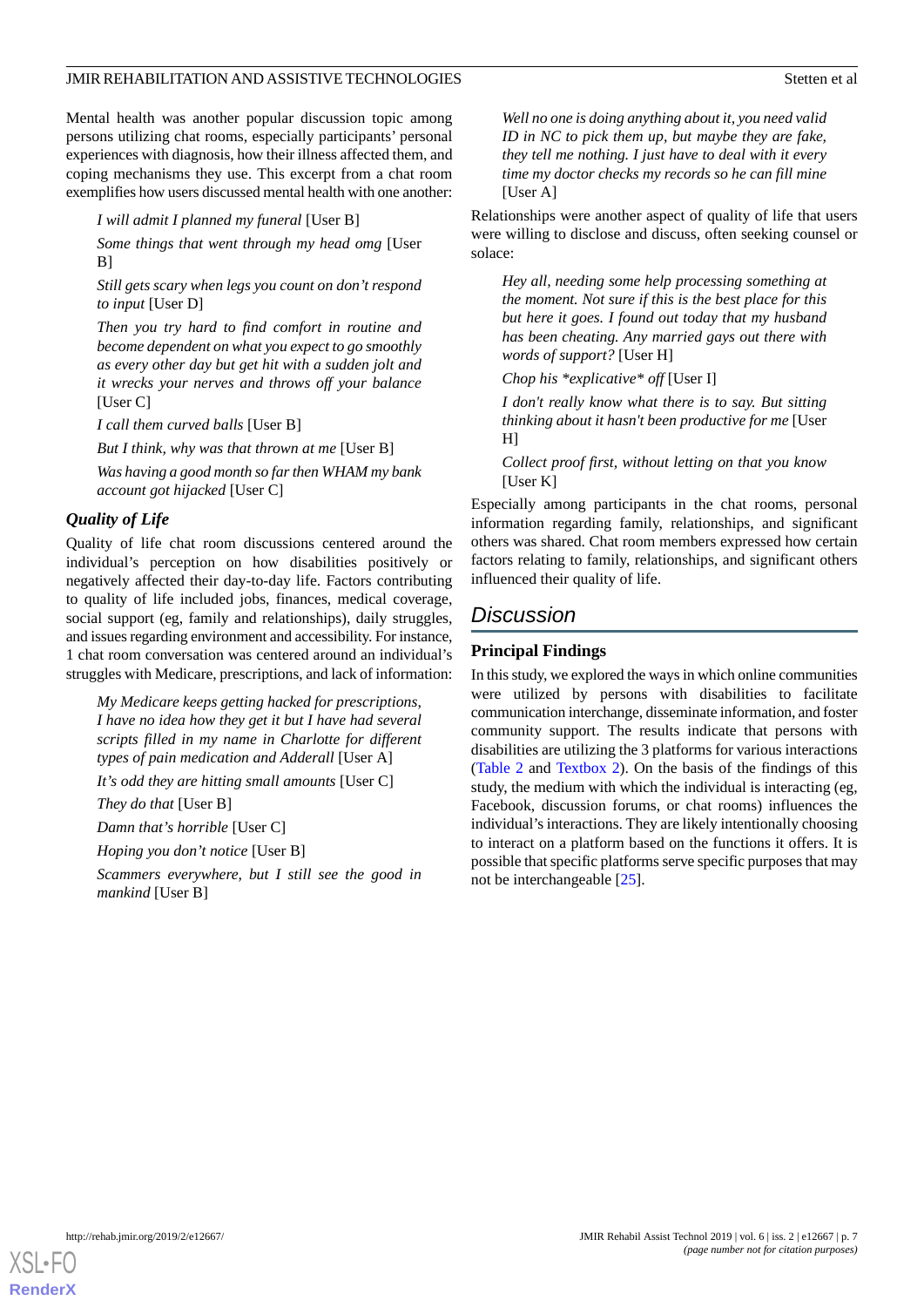<span id="page-7-0"></span>**Table 2.** Differences between how persons with disabilities used the 3 social networking sites.

| Differences across<br>platforms   | Social networking site                                                                                                      |                                                                                                                                                                     |                                                                                                                                                                                         |  |  |
|-----------------------------------|-----------------------------------------------------------------------------------------------------------------------------|---------------------------------------------------------------------------------------------------------------------------------------------------------------------|-----------------------------------------------------------------------------------------------------------------------------------------------------------------------------------------|--|--|
|                                   | Facebook                                                                                                                    | Discussion forums                                                                                                                                                   | Chat rooms                                                                                                                                                                              |  |  |
| Type of social support            | Informational, esteem and emotional,<br>and instrumental                                                                    | Informational, esteem and emotional,<br>and belonging                                                                                                               | Informational, esteem and emotional,<br>and belonging                                                                                                                                   |  |  |
| Format                            | Structured                                                                                                                  | Less structured and informal                                                                                                                                        | Less structured and informal                                                                                                                                                            |  |  |
| Topics of discussion              | News stories, raising awareness, and ad-<br>vocating for persons with disabilities;<br>very little mention of mental health | Advice seeking, emotional processing<br>and stress relief, and day-to-day experi-<br>ence of living with a disability; almost<br>daily discussions of mental health | Small talk, emotional processing and<br>stress relief, disability disclosure, and<br>day-to-day experience of living with a<br>disability; almost daily discussions of<br>mental health |  |  |
| Familiarity with group<br>members | Little sense of familiarity among mem-<br>bers                                                                              | Some sense of familiarity among mem-<br>bers                                                                                                                        | Greatest sense of familiarity among<br>members                                                                                                                                          |  |  |
| Depth of content                  | Surface level sharing                                                                                                       | Surface level to medium-depth sharing                                                                                                                               | In-depth sharing                                                                                                                                                                        |  |  |
| Type of interactions              | Mostly positive responses                                                                                                   | Mostly positive responses with some<br>negative responses                                                                                                           | Positive and negative responses                                                                                                                                                         |  |  |
| Personal identifiers              | Information shared and discussed was<br>linked to personal Facebook accounts                                                | Anonymous                                                                                                                                                           | Anonymous                                                                                                                                                                               |  |  |

<span id="page-7-1"></span>**Textbox 2.** Similarities between how persons with disabilities used the 3 social networking sites.

Similarities across all platforms:

- Members both request and provide information
- Members sympathize with one another
- Support through shared experiences
- Platforms serve as safe spaces for sharing among members
- Functional social support present among each type of social networking site

The Facebook support group for persons with disabilities emphasized mutual and shared experiences, societal concerns, raising awareness, and concerns about health care policy in the United States. People in the Facebook group seemed willing to be somewhat vulnerable within this online community setting, sharing stories of personal distress, independence, and support (or lack thereof); however, interactions within the Facebook group appeared much more structured and superficial than discussion forums or chat rooms [\(Table 2](#page-7-0)). The perceived injunctive norms might contribute to the structure and superficiality among Facebook support groups [\[30](#page-10-14),[31\]](#page-10-15). In addition, the Facebook group provided a safe space for users to respond to news stories and articles about abuse, violence, and discrimination against persons with disabilities as well as share their concerns or excitement regarding inclusivity and accessibility in society [\(Table 2](#page-7-0) and [Textbox 2](#page-7-1)). It is possible that this platform allows people to share about certain topics without fear of criticism, negativity, or backlash from others. This may not be the case if one of them were to post similar content on their personal Facebook timeline.

The most common forms of interaction between members of the Facebook group included requesting and providing information, sympathizing with other users, raising awareness and advocating for persons with disabilities, and generating support through shared experiences and concerns ([Table 2](#page-7-0)). The interactions between members correspond to both informational

and esteem and emotional social support [\(Table 2](#page-7-0)). These findings align with research conducted by Mustafa et al [\[24](#page-10-9)] who found that Facebook support groups for parents with Autism Spectrum Disorder were commonly used for informational support, emotional support, and sharing of personal experiences. The findings are also in line with a different study, which found that Facebook, as an SNS, was an online environment well suited for the exchange of informational support [\[20](#page-10-4)]. Although not as common, instrumental support was sought by some Facebook group members. This was exemplified by members sharing their financial support pages, most likely as a request to receive instrumental support from the online community [\(Table 2\)](#page-7-0).

In comparison, the interactions within online discussion forums and chat rooms were less structured than the Facebook support group and more similar in the way persons with disabilities utilized them ([Table 2](#page-7-0)). The same 3 themes emerged in both the platforms: emotional outlet and support, health, and quality of life. Both platforms were most commonly used as venues for persons with disabilities to relieve psychological stress, express themselves emotionally, and share and vent about their experiences in hopes of receiving positive support, feedback, and relief from others [\(Table 2\)](#page-7-0). Members seemed especially grateful for the existence of a safe space where mundane, everyday interactions could take place, and yet, the individuals still felt a sense of belonging and support by their community

[XSL](http://www.w3.org/Style/XSL)•FO **[RenderX](http://www.renderx.com/)**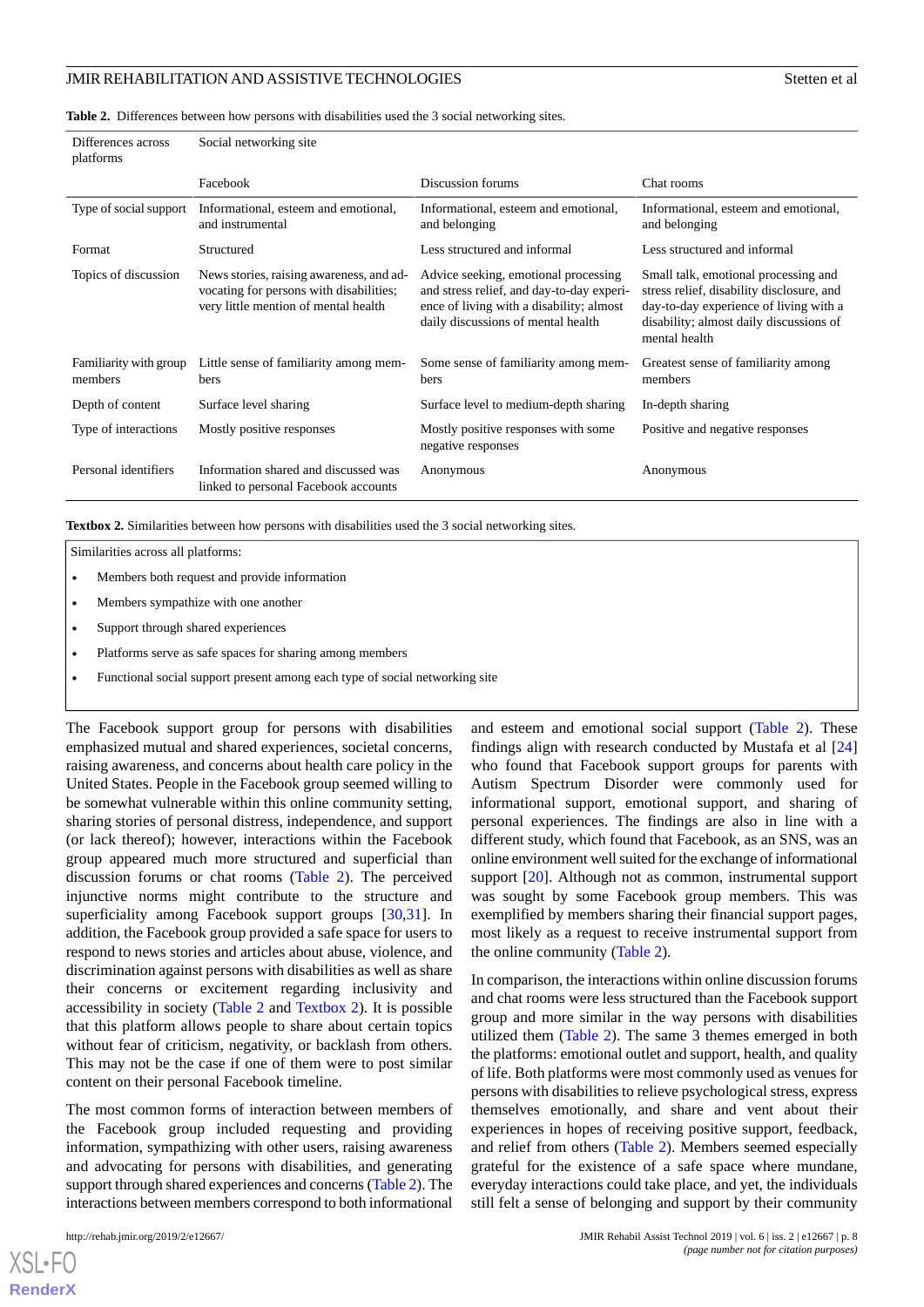([Table 2](#page-7-0) and [Textbox 2\)](#page-7-1). Although both platforms exhibited interactions characterized by members responding both positively and negatively to others, these types of interactions were most common among online chat room users ([Table 2\)](#page-7-0). These interactions seemed accepted, and expected, by members of the chat room, exemplifying a comfort among chat room users to offer support in the most candid ways possible. This familiarity seemed to encourage real and honest connections between users, similar to a group of tight-knit friends ([Table](#page-7-0) [2\)](#page-7-0). These findings demonstrate the existence of esteem and emotional, belonging, and informational social support among discussion forums and chat rooms [\(Table 2\)](#page-7-0).

Interactions in discussion forum and chat room settings are anonymous, a feature that has been found to be valuable to persons with disabilities on these platforms [\[14](#page-9-11)[,23](#page-10-8),[25](#page-10-10),[32\]](#page-10-16) [\(Table](#page-7-0) [2\)](#page-7-0). Anonymity is not a feature of Facebook, as your profile is linked to your name and usually includes a picture of yourself ([Table 2](#page-7-0)). It is possible that interactions are more candid and unstructured among forums and chat rooms because of the comfort and protection anonymity can provide for users [[14](#page-9-11)[,16](#page-10-1),[25](#page-10-10)[,32](#page-10-16)]. This could also explain the prevalence of discussions surrounding mental health issues on both forums and chat rooms and the lack of such discussion on the Facebook group [\(Table 2\)](#page-7-0). Members of the forums and chat rooms mentioned their experiences with mental health almost daily, whereas members of the Facebook group seldom posted about mental health and mental illness ([Table 2\)](#page-7-0). Mental health and mental illness discussions were most prevalent among chat room users compared with any of the other support groups.

In general, chat room discussions of mental health and mental illness were more in-depth and descriptive, with participants offering more personal details [\(Table 2](#page-7-0)). Participants logged into the chat room would respond to others in supportive, consoling ways and attempt to offer helpful advice to disclosing users. Discussion forum posts were more surface-level in their discussion of mental health and mental illness, with participants offering little insight into their own personal experiences ([Table](#page-7-0) [2\)](#page-7-0). Facebook group posts were mostly aimed at spreading awareness as opposed to disclosing one's own personal experience with mental illness [\(Table 2\)](#page-7-0). These findings suggest that a safe and anonymous online environment might help facilitate engagement in discussions about commonly stigmatizing and taboo topics.

#### **Limitations**

This study is not without limitations. First, the data are subjective based on the researchers' interpretations, as is the nature of qualitative research. The importance of using qualitative methods for this study, however, should not be understated. The content gained from a qualitative process provides a more in-depth and nuanced understanding of how Facebook support groups, discussion forums, and chat rooms are used by persons with disabilities. Although qualitative studies are relevant and important in their own right, quantitative research is also necessary as a next step. Future research could investigate how the effectiveness of online social support can be maximized for persons with disabilities. Second, as only 1 Facebook online support group was analyzed in this study, we

 $XS$  $\cdot$ FC **[RenderX](http://www.renderx.com/)**

cannot generalize these findings to all support groups on Facebook. Discussion within this Facebook group was not necessarily encouraged between members, which might indicate a more passive approach to participation among Facebook support group users. This could potentially limit the usefulness of support offered through this domain or influence the type of support that is perceived or received. It is possible that users seek out support groups on Facebook because of this type of participation; however, further research is required to understand how and why users seek out certain forms of online support and the roles active and passive participation play in the overall perception and reception of social support. Third, because of the predetermined date constraints and the difficulty collecting data from live chat rooms, only a few groups for each type of SNS were analyzed and compared. As this was a pilot study, the number of groups per SNS needed for the researchers to capture a snapshot of what was occurring in online disability support groups was small. In the future, more groups should be analyzed and compared to enhance the explanatory power and generalizability of the study. It might also be important to investigate online social support among SNS groups as it relates to specific disabilities. Future studies could compare online support groups among these 3 SNS by type of disability to understand the similarities and differences of how individuals with varying disabilities interact. This could provide an even more nuanced understanding into the ways SNS are used for social support by persons with disabilities.

#### **Implications of Findings**

This study allows us to focus on and determine beneficial ways to incorporate SNS into treatment, foster social support, and develop awareness among the community of persons with disabilities. Future directions highlight the potential to intervene with this population through social network mediums. Future interventions can be developed utilizing Facebook, discussion forums, and chat rooms as mediums, depending on the desires and needs of the population of persons with disabilities. Moreover, the reach of these Web-based interventions and groups can be easily assessed because of increasing ease of access to the internet.

Online support groups are not bounded by space constraints. They are a medium where perspectives, experiences, and viewpoints are welcomed, and diversity is encouraged, while also promoting a feeling of universality among members [[32\]](#page-10-16). Online support groups offer the ability to increase support for persons with disabilities while simultaneously breaking down the geographic, transportation, and stigmatizing barriers this population faces. Facebook support groups, discussion forums, and chat rooms represent 3 unique platforms where social support can be facilitated via social networks. Interactions on each of the platforms displayed elements of each of the 4 types of social support (esteem and emotional, informational, instrumental, and belonging; [Textbox 2\)](#page-7-1) [\[6](#page-9-5),[9\]](#page-9-13), indicating the ability for social support to be facilitated among SNS.

As social support is being provided (in varying ways) on each of the online platforms studied [\(Table 2](#page-7-0) and [Textbox 2](#page-7-1)), it is important to understand how online social support might influence the health and well-being of persons with disabilities.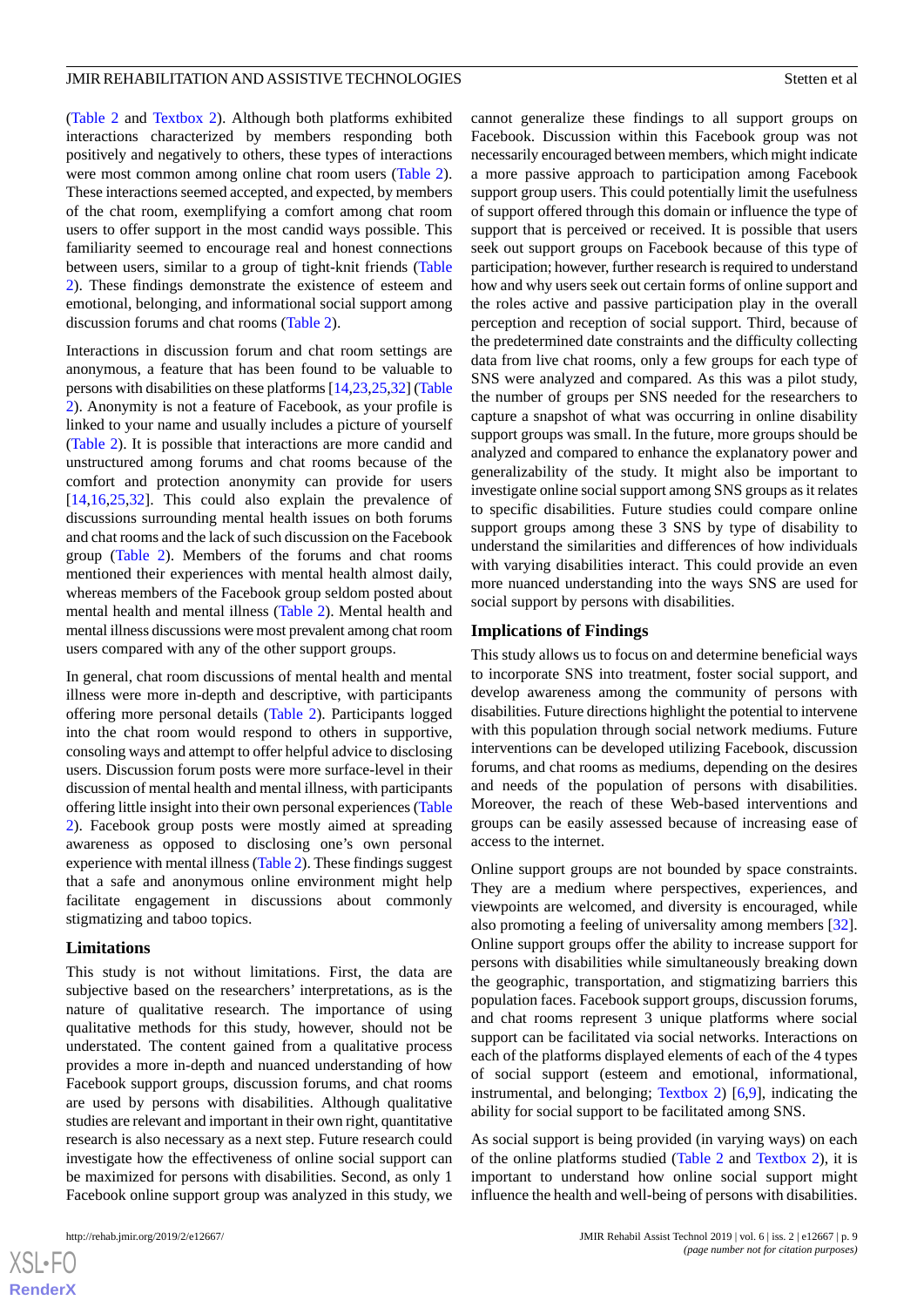Online social support has been suggested to have similar benefits to those of in-person social support, including benefits to health and well-being [\[6](#page-9-5),[16](#page-10-1)[,18](#page-10-5),[25](#page-10-10)[,33](#page-10-17)]. Disability research has shown that social support has the ability to either alleviate or exaggerate disability symptoms depending on several factors [[34\]](#page-10-18). According to the 3 theoretical models of social support [\[9](#page-9-13),[10\]](#page-9-8), social support can influence health in many ways. As the nature of the study was qualitative, we could only speculate how the interactions of persons with disabilities via these platforms might have positively influenced their health.

The stress prevention model posits that social support may provide an individual with resources to avoid or reduce exposure to certain stressors. Reduced exposure to stressors, in turn, is associated with enhanced health [[9,](#page-9-13)[10\]](#page-9-8). Through the facilitation of social support among online communities, group members may be able to provide other persons with disabilities with the resources they need to avoid or reduce their exposure to some types of stressors. This could be by influencing cognitive processes, encouraging proactive coping, or decreasing exposure to secondary stressors [\[9](#page-9-13)]. There is also the stress buffering model, which proposes that social support can act as a stress-buffering agent. In this model, social support provides resources that help an individual appropriately cope with stress, which buffers the association between stress and health-related outcomes [[9,](#page-9-13)[10](#page-9-8)[,15](#page-10-0)]. The provision of social support from online support group members could enhance one's coping resources and interpretation of their stressful situation, thus weakening the harmful effects of stress on health and well-being [\[9](#page-9-13),[15\]](#page-10-0). Finally, the direct effect model suggests that social support is effective in a more general sense, regardless of stress. This model is concerned with the ways in which membership in a social network and an individual's sense of connection has an overall beneficial effect on their well-being, health, and health-related outcomes [\[9](#page-9-13),[10,](#page-9-8)[15](#page-10-0)]. By being a member of an online support group, persons with disabilities might have, overall, a greater sense of connection and feel cared for and supported by others [\[9](#page-9-13)].

SNS allow persons with disabilities to mobilize social support in ways similar to traditional offline settings and in ways that are unique to online contexts. As social platforms continue to develop, grow, and evolve, they have the potential to help reduce, and possibly eliminate, many of the barriers to social support experienced by persons with disabilities. In doing so, these platforms could have lasting impacts on both their health and well-being.

# **Conflicts of Interest**

<span id="page-9-0"></span>None declared.

# <span id="page-9-1"></span>**References**

- <span id="page-9-2"></span>1. Centers for Disease Control and Prevention (CDC). Disability and Health Overview URL: [https://www.cdc.gov/ncbddd/](https://www.cdc.gov/ncbddd/disabilityandhealth/disability.html) [disabilityandhealth/disability.html](https://www.cdc.gov/ncbddd/disabilityandhealth/disability.html) [accessed 2018-06-26]
- 2. Nguyen P. The Official Website of the State of Indiana. 2017. Social Media Engagement in the Disability Community: a Report for Indiana Disability Rights URL: [https://www.in.gov/idr/files/](https://www.in.gov/idr/files/Locked%20IDR%20Report%20-%20Social%20Media%20Engagement.pdf) [Locked%20IDR%20Report%20-%20Social%20Media%20Engagement.pdf](https://www.in.gov/idr/files/Locked%20IDR%20Report%20-%20Social%20Media%20Engagement.pdf)
- <span id="page-9-4"></span><span id="page-9-3"></span>3. Eysenbach G, Powell J, Englesakis M, Rizo C, Stern A. Health related virtual communities and electronic support groups: systematic review of the effects of online peer to peer interactions. Br Med J 2004 May 15;328(7449):1166 [[FREE Full](http://europepmc.org/abstract/MED/15142921) [text](http://europepmc.org/abstract/MED/15142921)] [doi: [10.1136/bmj.328.7449.1166\]](http://dx.doi.org/10.1136/bmj.328.7449.1166) [Medline: [15142921\]](http://www.ncbi.nlm.nih.gov/entrez/query.fcgi?cmd=Retrieve&db=PubMed&list_uids=15142921&dopt=Abstract)
- <span id="page-9-5"></span>4. Eastin MS, LaRose R. Alt.support: modeling social support online. Comput Human Behav 2005 Nov;21(6):977-992 [\[FREE](https://doi.org/10.1136/bmj.328.7449.1166) [Full text\]](https://doi.org/10.1136/bmj.328.7449.1166) [doi: [10.1016/j.chb.2004.02.024](http://dx.doi.org/10.1016/j.chb.2004.02.024)]
- <span id="page-9-7"></span><span id="page-9-6"></span>5. Leimeister JM, Schweizer K, Leimeister S, Krcmar H. Do virtual communities matter for the social support of patients? Inform Tech People 2008 Nov 14;21(4):350-374. [doi: [10.1108/09593840810919671\]](http://dx.doi.org/10.1108/09593840810919671)
- <span id="page-9-13"></span>6. Nick EA, Cole DA, Cho SJ, Smith DK, Carter TG, Zelkowitz RL. The online social support scale: measure development and validation. Psychol Assess 2018 Sep;30(9):1127-1143. [doi: [10.1037/pas0000558](http://dx.doi.org/10.1037/pas0000558)] [Medline: [29781664\]](http://www.ncbi.nlm.nih.gov/entrez/query.fcgi?cmd=Retrieve&db=PubMed&list_uids=29781664&dopt=Abstract)
- <span id="page-9-8"></span>7. Gruzd A, Wellman B, Takhteyev Y. Imagining twitter as an imagined community. Am Behav Sci 2011 Jul 25;55(10):1294-1318. [doi: [10.1177/0002764211409378\]](http://dx.doi.org/10.1177/0002764211409378)
- <span id="page-9-9"></span>8. Cobb S. Social support as a moderator of life stress. Psychosom Med 1976;38(5):300-314. [doi: [10.1097/00006842-197609000-00003](http://dx.doi.org/10.1097/00006842-197609000-00003)]
- <span id="page-9-10"></span>9. Holt-Lunstad J, Uchino BN. Social support and health. In: Glanz K, Rimer BK, Viswanath KV, editors. Health Behavior: Theory, Research, and Practice. San Francisco, CA: Jossey-Bass; 2015:183-204.
- <span id="page-9-12"></span>10. Heaney CA, Israel BA. Social networks and social support. In: Glanz K, Rimer BK, Viswanath K, editors. Health Behavior and Health Education: Theory, Research, and Practice. San Francisco, CA: Jossey-Bass; 2008:189-210.
- <span id="page-9-11"></span>11. House JS. Work Stress and Social Support. Reading, MA: Addison Wesley Publishing Company; 1981.
- 12. Lee DS, Orvell A, Briskin J, Shrapnell T, Gelman SA, Ayduk O, et al. When chatting about negative experiences helps-and when it hurts: distinguishing adaptive versus maladaptive social support in computer-mediated communication. Emotion 2019 Jan 10 (epub ahead of print). [doi: [10.1037/emo0000555](http://dx.doi.org/10.1037/emo0000555)] [Medline: [30628816](http://www.ncbi.nlm.nih.gov/entrez/query.fcgi?cmd=Retrieve&db=PubMed&list_uids=30628816&dopt=Abstract)]
- 13. Braithwaite DO, Waldron VR, Finn J. Communication of social support in computer-mediated groups for people with disabilities. Health Commun 1999;11(2):123-151. [doi: [10.1207/s15327027hc1102\\_2](http://dx.doi.org/10.1207/s15327027hc1102_2)] [Medline: [16370973](http://www.ncbi.nlm.nih.gov/entrez/query.fcgi?cmd=Retrieve&db=PubMed&list_uids=16370973&dopt=Abstract)]
- 14. Attard A, Coulson NS. A thematic analysis of patient communication in Parkinson's disease online support group discussion forums. Comput Human Behav 2012 Mar;28(2):500-506 [[FREE Full text](https://doi.org/10.1016/j.chb.2011.10.022)] [doi: [10.1016/j.chb.2011.10.022\]](http://dx.doi.org/10.1016/j.chb.2011.10.022)

 $XS$  $\cdot$ FC **[RenderX](http://www.renderx.com/)**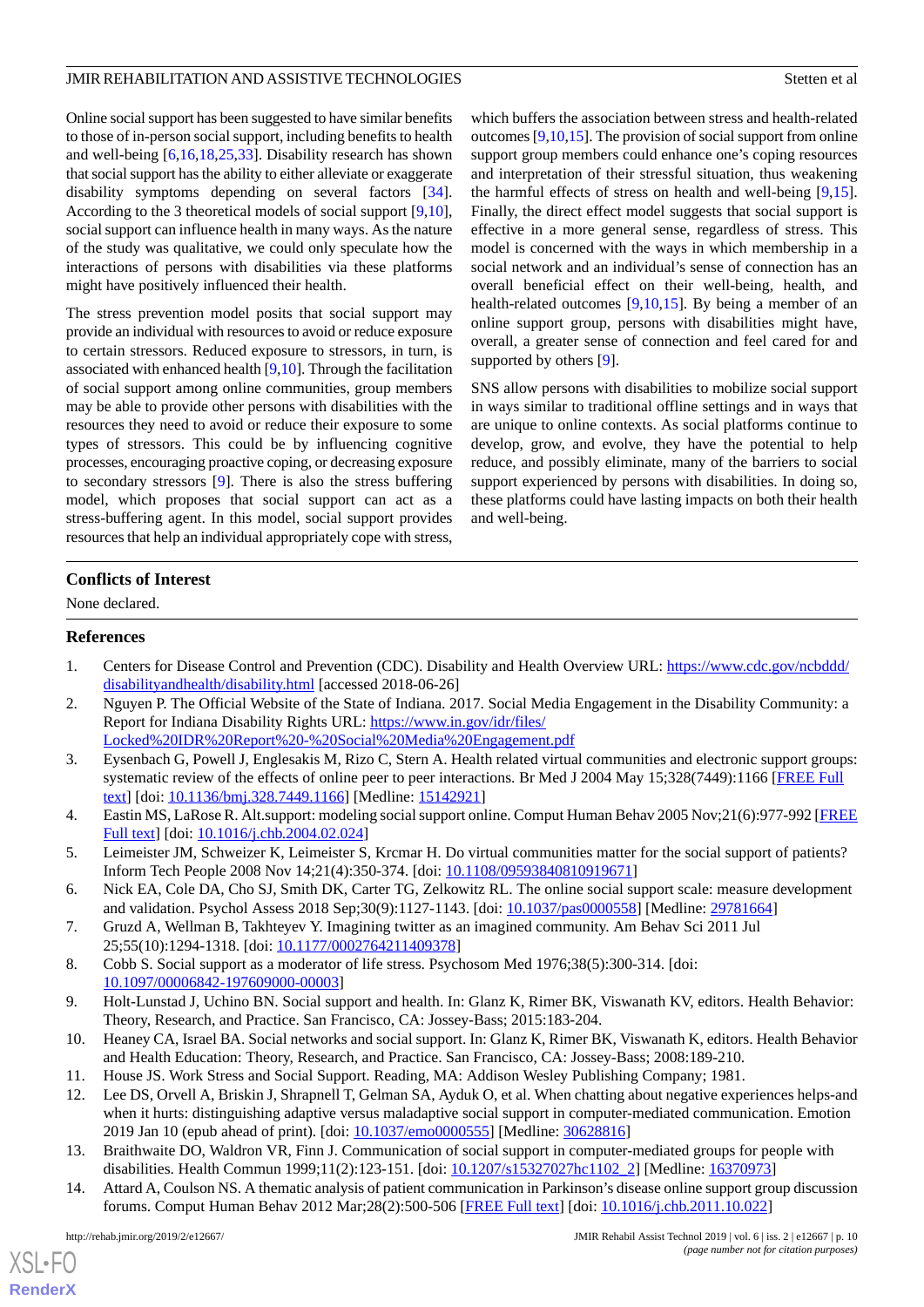- <span id="page-10-0"></span>15. Cohen S, Wills TA. Stress, social support, and the buffering hypothesis. Psychol Bull 1985 Sep;98(2):310-357. [doi: [10.1037/0033-2909.98.2.310\]](http://dx.doi.org/10.1037/0033-2909.98.2.310) [Medline: [3901065](http://www.ncbi.nlm.nih.gov/entrez/query.fcgi?cmd=Retrieve&db=PubMed&list_uids=3901065&dopt=Abstract)]
- <span id="page-10-1"></span>16. Obst P, Stafurik J. Online we are all able bodied: online psychological sense of community and social support found through membership of disability-specific websites promotes well-being for people living with a physical disability. J Community Appl Soc Psychol 2010 Oct 19;20(6):525-531 [\[FREE Full text\]](https://doi.org/10.1002/casp.1067) [doi: [10.1002/casp.1067\]](http://dx.doi.org/10.1002/casp.1067)
- <span id="page-10-5"></span><span id="page-10-2"></span>17. Helgeson VS. Social support and quality of life. Qual Life Res 2003;12(Suppl 1):25-31. [doi: [10.1023/A:1023509117524](http://dx.doi.org/10.1023/A:1023509117524)] [Medline: [12803308](http://www.ncbi.nlm.nih.gov/entrez/query.fcgi?cmd=Retrieve&db=PubMed&list_uids=12803308&dopt=Abstract)]
- <span id="page-10-3"></span>18. Utz S, Breuer J. The relationship between use of social network sites, online social support, and well-being: results from a six-wave longitudinal study. J Media Psychol 2017;29(3):115-125 [[FREE Full text\]](http://europepmc.org/abstract/MED/29147141) [doi: [10.1027/1864-1105/a000222\]](http://dx.doi.org/10.1027/1864-1105/a000222) [Medline: [29147141](http://www.ncbi.nlm.nih.gov/entrez/query.fcgi?cmd=Retrieve&db=PubMed&list_uids=29147141&dopt=Abstract)]
- <span id="page-10-4"></span>19. Glanz K, Rimer BK, Viswanath K, editors. Health Behavior and Health Education: Theory, Research, and Practice. San Francisco, CA: Jossey-Bass; 2008.
- <span id="page-10-6"></span>20. Trepte S, Dienlin T, Reinecke L. Influence of social support received in online and offline contexts on satisfaction with social support and satisfaction with life: a longitudinal study. J Media Psychol 2014 Apr 29;18(1):74-105 [[FREE Full text](https://doi.org/10.1080/15213269.2013.838904)] [doi: [10.1080/15213269.2013.838904](http://dx.doi.org/10.1080/15213269.2013.838904)]
- <span id="page-10-7"></span>21. Uchino BN. Social Support and Physical Health: Understanding the Health Consequences of Relationships. New Haven, CT: Yale University Press; 2004.
- <span id="page-10-8"></span>22. Dobransky K, Hargittai E. The disability divide in internet access and use. Inf Commun Soc 2006 Jun 16;9(3):313-334 [[FREE Full text](https://doi.org/10.1080/13691180600751298)] [doi: [10.1080/13691180600751298\]](http://dx.doi.org/10.1080/13691180600751298)
- <span id="page-10-9"></span>23. Bowker N, Tuffin K. Dicing with deception: people with disabilities' strategies for managing safety and identity online. J Comput-Mediat Commun 2003 Jun 23;8(2):- [[FREE Full text](https://doi.org/10.1111/j.1083-6101.2003.tb00209.x)] [doi: [10.1111/j.1083-6101.2003.tb00209.x\]](http://dx.doi.org/10.1111/j.1083-6101.2003.tb00209.x)
- <span id="page-10-11"></span><span id="page-10-10"></span>24. Mustafa HR, Short M, Fan S. Social support exchanges in Facebook social support group. Procedia Soc Behav Sci 2015 May 13;185:346-351 [\[FREE Full text\]](https://doi.org/10.1016/j.sbspro.2015.03.449) [doi: [10.1016/j.sbspro.2015.03.449\]](http://dx.doi.org/10.1016/j.sbspro.2015.03.449)
- 25. Pendry LF, Salvatore J. Individual and social benefits of online discussion forums. Comput Human Behav 2015 Sep;50:211-220 [\[FREE Full text\]](https://doi.org/10.1016/j.chb.2015.03.067) [doi: [10.1016/j.chb.2015.03.067\]](http://dx.doi.org/10.1016/j.chb.2015.03.067)
- <span id="page-10-12"></span>26. Smith-Merry J, Goggin G, Campbell A, McKenzie K, Ridout B, Baylosis C. Social connection and online engagement: insights from interviews with users of a mental health online forum. JMIR Ment Health 2019 Mar 26;6(3):e11084 [[FREE](https://mental.jmir.org/2019/3/e11084/) [Full text\]](https://mental.jmir.org/2019/3/e11084/) [doi: [10.2196/11084\]](http://dx.doi.org/10.2196/11084) [Medline: [30912760](http://www.ncbi.nlm.nih.gov/entrez/query.fcgi?cmd=Retrieve&db=PubMed&list_uids=30912760&dopt=Abstract)]
- <span id="page-10-13"></span>27. Glaser BG, Strauss AL. The Discovery of Grounded Theory: Strategies for Qualitative Research. New York: Aldine de Gruyter; 1967.
- <span id="page-10-14"></span>28. Patton MQ. Qualitative Evaluation and Research Methods. Second Edition. Newbury Park, CA: Sage Publications; 2002.
- <span id="page-10-15"></span>29. Corbin JM, Strauss A. Basics of Qualitative Research: Techniques and Procedures for Developing Grounded Theory. Third Edition. Thousand Oaks, CA: Sage Publications; 2008.
- <span id="page-10-16"></span>30. Waterloo SF, Baumgartner SE, Peter J, Valkenburg PM. Norms of online expressions of emotion: comparing Facebook, Twitter, Instagram, and WhatsApp. New Media Soc 2018 May;20(5):1813-1831 [\[FREE Full text\]](http://europepmc.org/abstract/MED/30581358) [doi: [10.1177/1461444817707349\]](http://dx.doi.org/10.1177/1461444817707349) [Medline: [30581358\]](http://www.ncbi.nlm.nih.gov/entrez/query.fcgi?cmd=Retrieve&db=PubMed&list_uids=30581358&dopt=Abstract)
- <span id="page-10-17"></span>31. Cialdini RB, Goldstein NJ. Social influence: compliance and conformity. Annu Rev Psychol 2004;55:591-621. [doi: [10.1146/annurev.psych.55.090902.142015](http://dx.doi.org/10.1146/annurev.psych.55.090902.142015)] [Medline: [14744228](http://www.ncbi.nlm.nih.gov/entrez/query.fcgi?cmd=Retrieve&db=PubMed&list_uids=14744228&dopt=Abstract)]
- <span id="page-10-18"></span>32. White M, Dorman SM. Receiving social support online: implications for health education. Health Educ Res 2001 Dec;16(6):693-707. [doi: [10.1093/her/16.6.693](http://dx.doi.org/10.1093/her/16.6.693)] [Medline: [11780708](http://www.ncbi.nlm.nih.gov/entrez/query.fcgi?cmd=Retrieve&db=PubMed&list_uids=11780708&dopt=Abstract)]
- 33. Rains SA, Peterson EB, Wright KB. Communicating social support in computer-mediated contexts: a meta-analytic review of content analyses examining support messages shared online among individuals coping with illness. Commun Monogr 2015 Mar 17;82(4):403-430 [[FREE Full text\]](https://doi.org/10.1080/03637751.2015.1019530) [doi: [10.1080/03637751.2015.1019530\]](http://dx.doi.org/10.1080/03637751.2015.1019530)
- 34. Smart J. Disability, Society, and the Individual. Gaithersburg, MD: Aspen Publications; 2001.

# **Abbreviations**

**SNS:** social networking sites